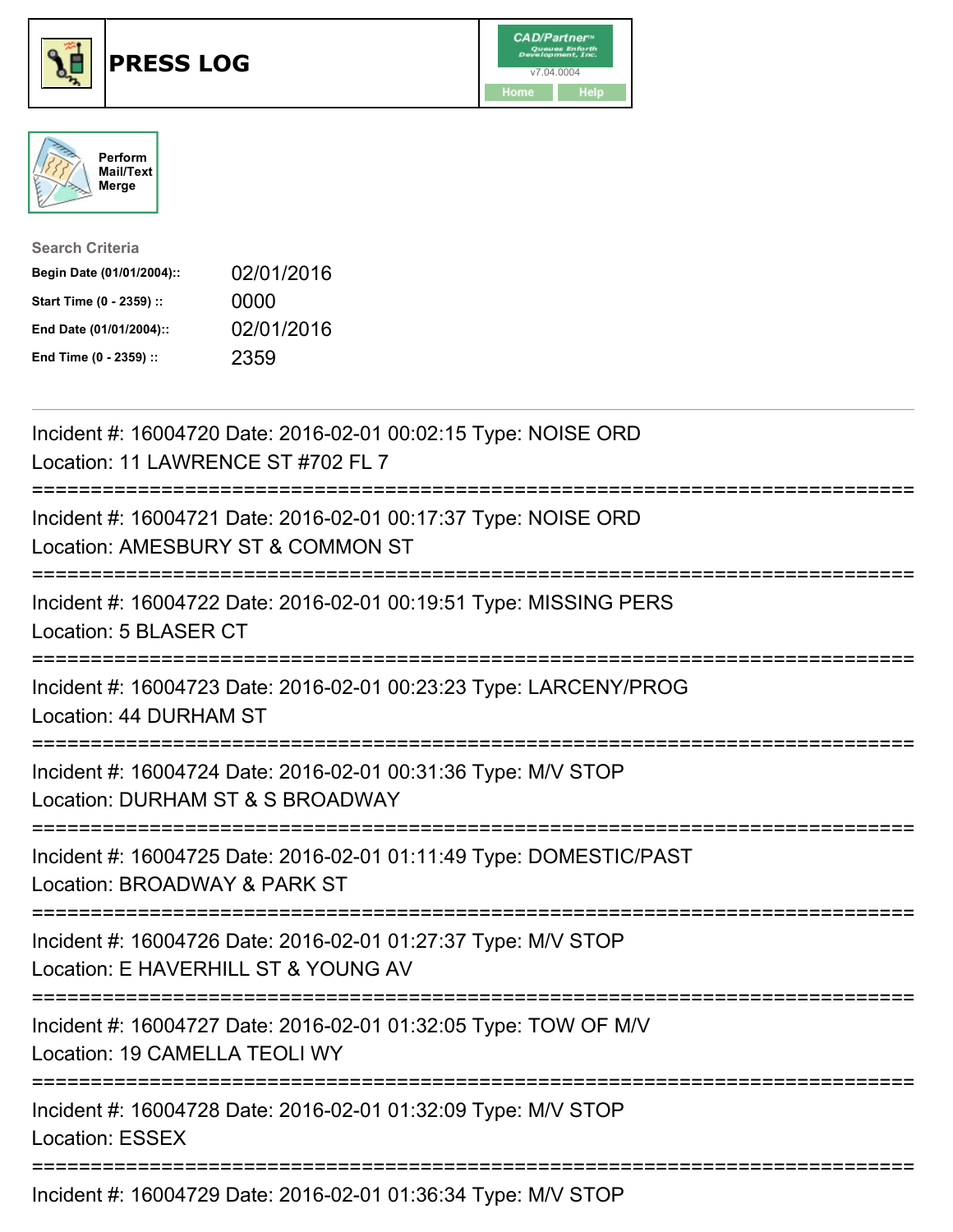|  | Location: WINTHROP AV |
|--|-----------------------|
|--|-----------------------|

| Incident #: 16004730 Date: 2016-02-01 01:40:04 Type: LARCENY/PAST<br>Location: / S UNION ST & EXETER |
|------------------------------------------------------------------------------------------------------|
| Incident #: 16004731 Date: 2016-02-01 01:44:44 Type: M/V STOP<br>Location: COMMON ST & JACKSON ST    |
| Incident #: 16004732 Date: 2016-02-01 01:48:08 Type: TOW OF M/V<br>Location: 4 BASSWOOD ST           |
| Incident #: 16004733 Date: 2016-02-01 01:53:44 Type: M/V STOP<br>Location: LOWELL ST & MARGIN ST     |
| Incident #: 16004734 Date: 2016-02-01 01:56:02 Type: M/V STOP<br>Location: GARDEN ST & JACKSON ST    |
| Incident #: 16004735 Date: 2016-02-01 01:59:55 Type: M/V STOP<br>Location: BROADWAY & VALLEY ST      |
| Incident #: 16004736 Date: 2016-02-01 02:00:20 Type: M/V STOP<br><b>Location: CRAWFORD ST</b>        |
| Incident #: 16004737 Date: 2016-02-01 02:26:31 Type: NOISE ORD<br>Location: 174 JACKSON ST #3 FL 2   |
| Incident #: 16004738 Date: 2016-02-01 02:27:42 Type: LOUD NOISE<br>Location: 4 SAUNDERS ST FL 2      |
| Incident #: 16004739 Date: 2016-02-01 02:33:09 Type: ALARMS<br>Location: 304 JACKSON ST              |
| Incident #: 16004740 Date: 2016-02-01 02:35:10 Type: M/V STOP<br>Location: HAVERHILL ST & WEST ST    |
| Incident #: 16004741 Date: 2016-02-01 02:48:40 Type: M/V STOP<br>Location: BROADWAY & COMMON ST      |
| Incident #: 16004742 Date: 2016-02-01 04:04:40 Type: A&B PAST<br><b>Location: 1 GENERAL ST</b>       |
| Incident #: 16004743 Date: 2016-02-01 04:14:01 Type: TOW OF M/V                                      |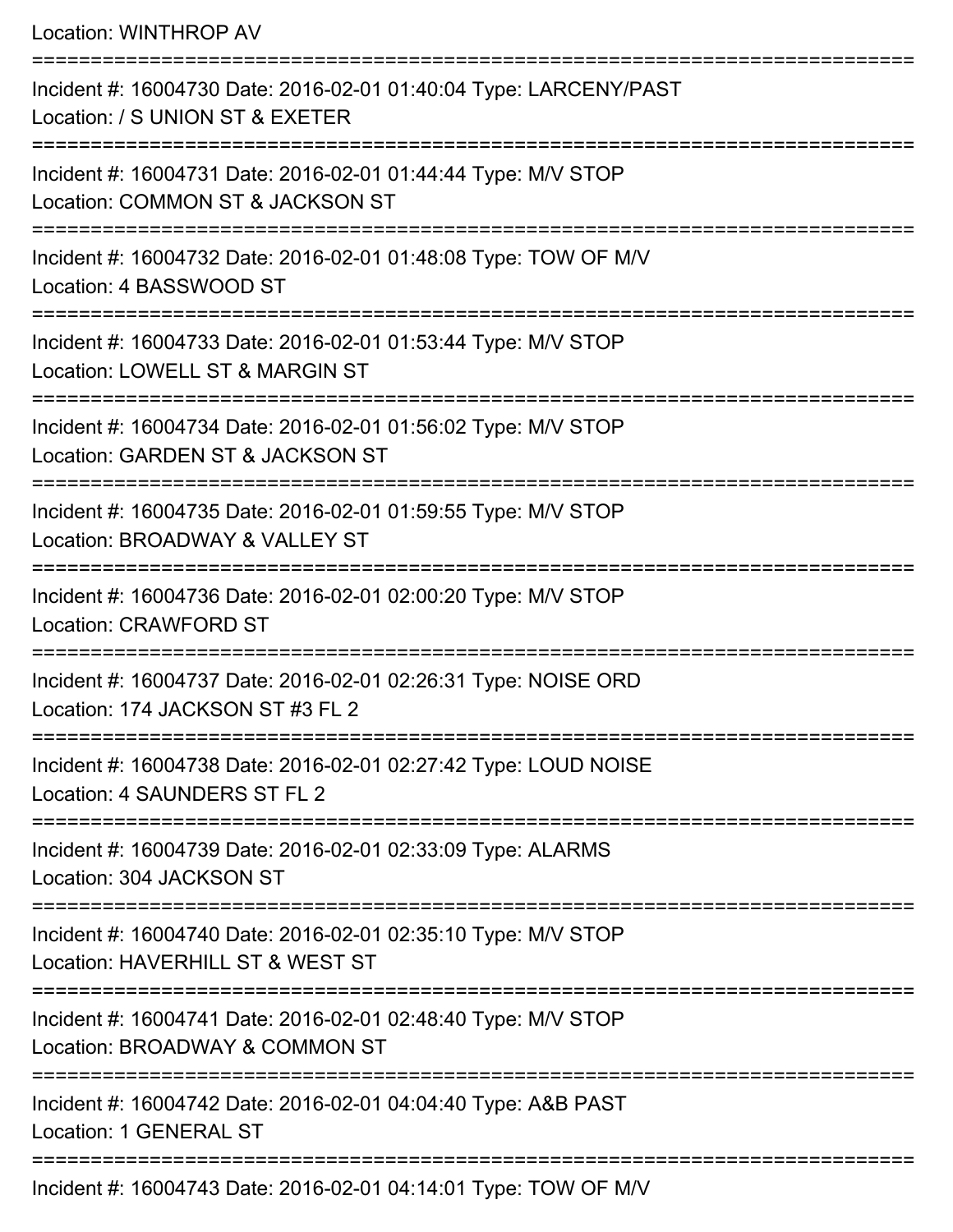| Incident #: 16004744 Date: 2016-02-01 04:22:41 Type: M/V STOP<br><b>Location: CENTRAL</b>                      |
|----------------------------------------------------------------------------------------------------------------|
| Incident #: 16004745 Date: 2016-02-01 04:27:33 Type: M/V STOP<br>Location: BERKELEY ST & SWAN ST               |
| Incident #: 16004746 Date: 2016-02-01 05:44:15 Type: AUTO ACC/UNK PI<br>Location: 629 HOWARD ST                |
| Incident #: 16004747 Date: 2016-02-01 05:53:37 Type: B&E/PAST<br>Location: 253 BROADWAY                        |
| Incident #: 16004748 Date: 2016-02-01 06:14:01 Type: ALARMS<br>Location: DR. MICHAEL DIMAURO / 283 S BROADWAY  |
| Incident #: 16004749 Date: 2016-02-01 06:38:44 Type: SUS PERS/MV<br>Location: 28 MELROSE ST                    |
| Incident #: 16004750 Date: 2016-02-01 07:03:03 Type: UNKNOWN PROB<br>Location: 78 E HAVERHILL ST FL 2          |
| Incident #: 16004751 Date: 2016-02-01 07:08:39 Type: M/V STOP<br>Location: 360 MERRIMACK ST                    |
| Incident #: 16004752 Date: 2016-02-01 07:11:18 Type: PARK & WALK<br>Location: BROADWAY                         |
| Incident #: 16004753 Date: 2016-02-01 07:18:18 Type: MAL DAMAGE<br>Location: 198 GARDEN ST                     |
| Incident #: 16004754 Date: 2016-02-01 07:20:37 Type: PRISONER CHK<br><b>Location: LOWELL</b>                   |
| Incident #: 16004755 Date: 2016-02-01 07:36:24 Type: ALARM/BURG<br>Location: 101 AMESBURY ST FL 4              |
| Incident #: 16004757 Date: 2016-02-01 07:41:51 Type: DISTURBANCE<br>Location: WEATHERBEE SCHOOL / 75 NEWTON ST |
| Incident #: 16004756 Date: 2016-02-01 07:42:08 Type: DETAIL                                                    |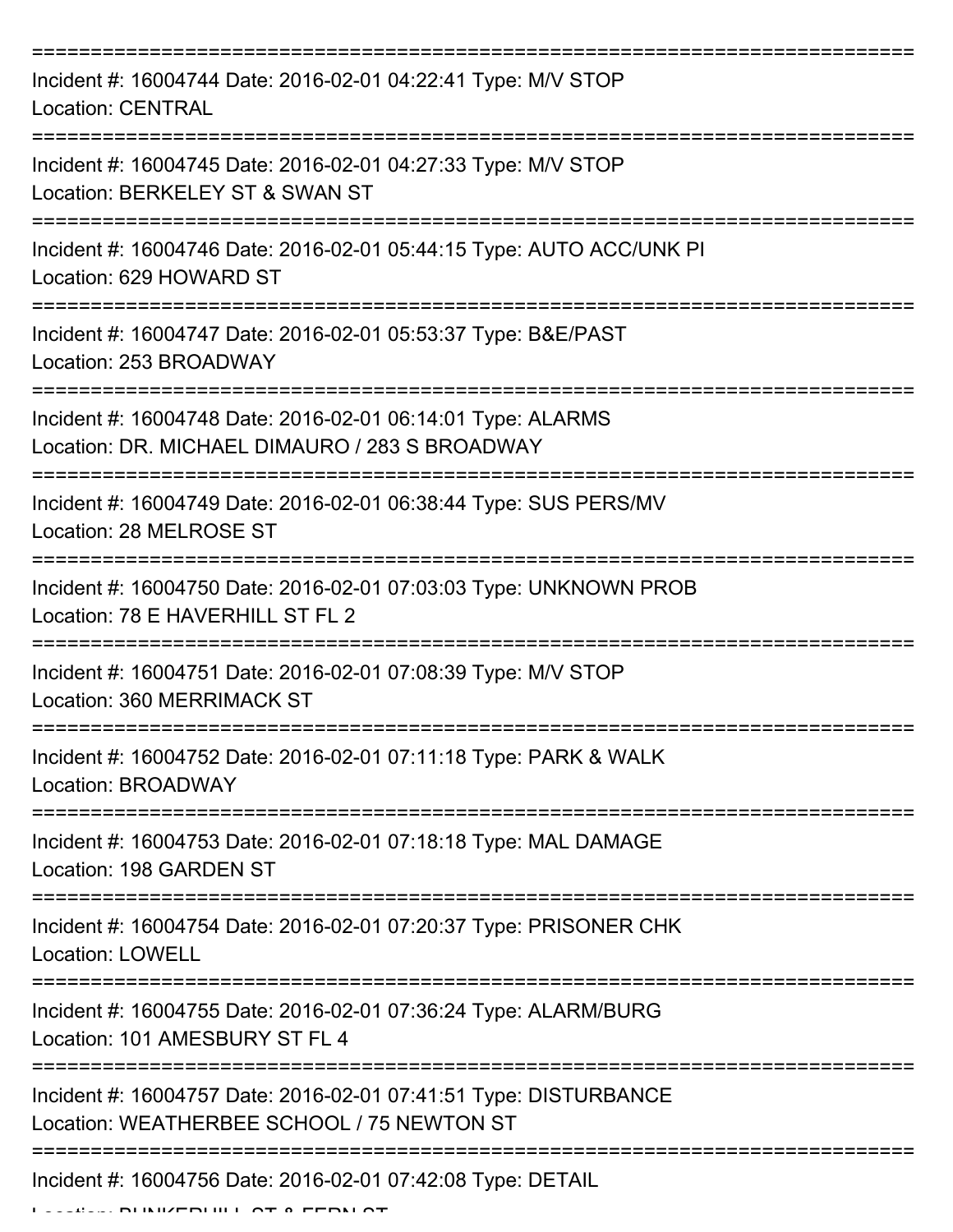| Incident #: 16004758 Date: 2016-02-01 07:43:59 Type: DETAIL<br>Location: LEXINGTON ST & PARK ST                                 |
|---------------------------------------------------------------------------------------------------------------------------------|
| Incident #: 16004759 Date: 2016-02-01 07:48:13 Type: CLOSE STREET<br>Location: DURSO AV & WINTHROP AV                           |
| Incident #: 16004760 Date: 2016-02-01 07:50:15 Type: M/V STOP<br>Location: RT 114                                               |
| Incident #: 16004761 Date: 2016-02-01 07:56:09 Type: DETAIL<br>Location: CANAL ST & HAMPSHIRE ST                                |
| Incident #: 16004762 Date: 2016-02-01 07:59:26 Type: CLOSE STREET<br>Location: CANAL ST & HAMPSHIRE ST<br>===================== |
| Incident #: 16004763 Date: 2016-02-01 08:07:29 Type: ALARMS<br>Location: 354 MERRIMACK ST                                       |
| Incident #: 16004764 Date: 2016-02-01 08:34:54 Type: MAL DAMAGE<br>Location: 146 BERNARD AV                                     |
| Incident #: 16004765 Date: 2016-02-01 08:54:22 Type: LARCENY/PAST<br>Location: 81 OSGOOD ST                                     |
| Incident #: 16004766 Date: 2016-02-01 09:34:28 Type: TRESPASSING<br>Location: PARTHUM SCHOOL / 255 E HAVERHILL ST               |
| Incident #: 16004767 Date: 2016-02-01 09:47:02 Type: INVESTIGATION<br>Location: 95 JAMAICA ST                                   |
| Incident #: 16004768 Date: 2016-02-01 09:47:45 Type: TOW OF M/V<br>Location: 892SH1 / BOXFORD ST & S UNION ST                   |
| Incident #: 16004769 Date: 2016-02-01 09:54:33 Type: M/V STOP<br>Location: FRANKLIN ST & LOWELL ST                              |
| Incident #: 16004770 Date: 2016-02-01 10:00:43 Type: HIT & RUN M/V<br>Location: 32 LAWRENCE ST                                  |
| Incident #: 16004771 Date: 2016-02-01 10:03:44 Type: M/V STOP                                                                   |

Location: EDANIKI IN CT & VALLEY CT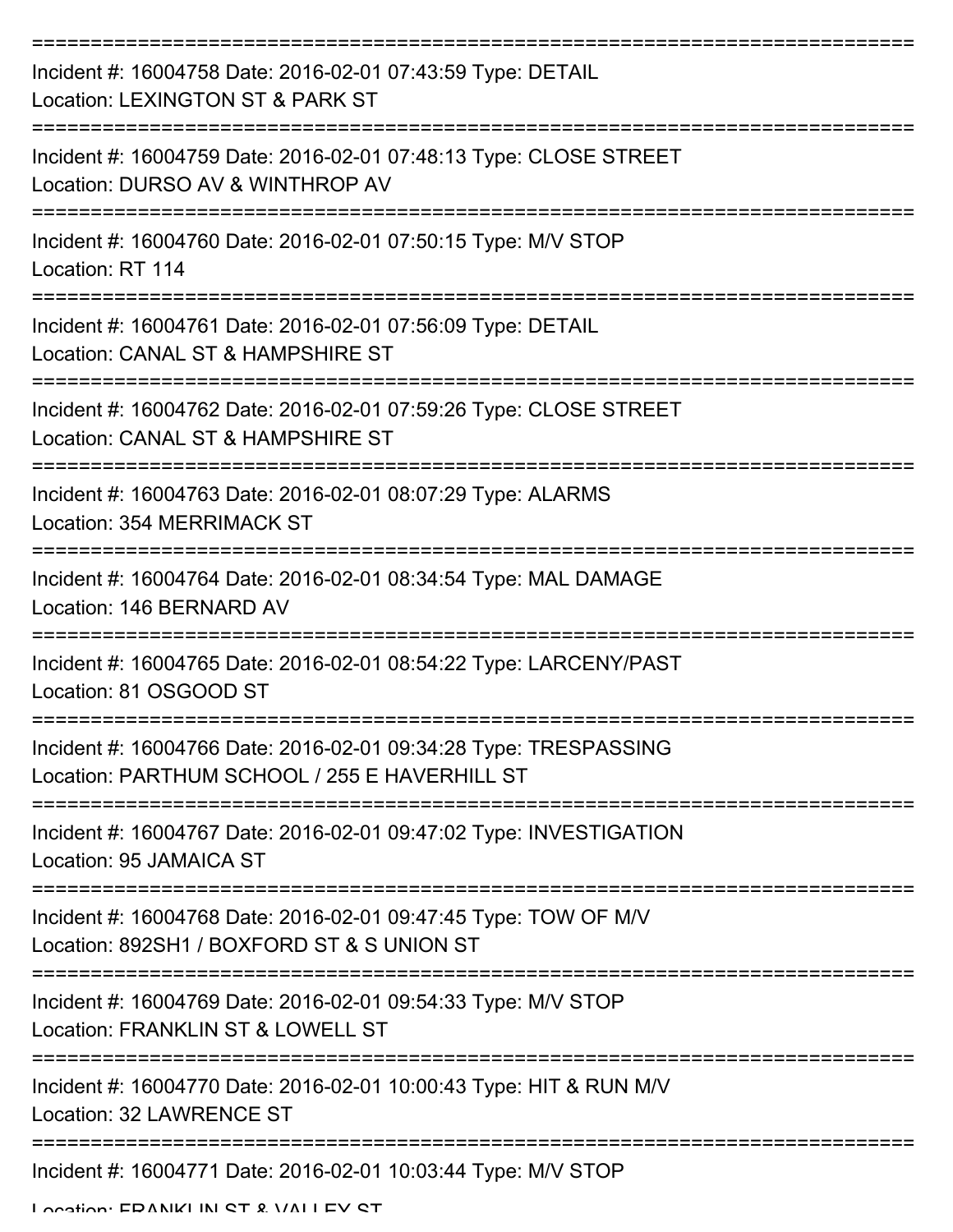| Incident #: 16004772 Date: 2016-02-01 10:10:18 Type: MAL DAMAGE<br>Location: 64 ELM ST                       |
|--------------------------------------------------------------------------------------------------------------|
| Incident #: 16004773 Date: 2016-02-01 10:11:32 Type: M/V STOP<br>Location: 1 PARKER ST                       |
| Incident #: 16004774 Date: 2016-02-01 10:12:07 Type: SUICIDE ATTEMPT<br>Location: 77 S UNION ST #APT 315     |
| Incident #: 16004775 Date: 2016-02-01 10:20:00 Type: M/V STOP<br>Location: 12 PORTLAND ST                    |
| Incident #: 16004776 Date: 2016-02-01 10:20:30 Type: INVEST CONT<br>Location: BRUCE SCHOOL / 135 BUTLER ST   |
| Incident #: 16004777 Date: 2016-02-01 10:25:06 Type: 209A/SERVE<br>Location: 194 LAWRENCE ST                 |
| Incident #: 16004778 Date: 2016-02-01 10:27:18 Type: STOL/MV/PAS<br>Location: 95 JAMAICA ST                  |
| Incident #: 16004779 Date: 2016-02-01 10:30:56 Type: SEX OFFENDER<br>Location: 30 CHESTNUT ST                |
| Incident #: 16004780 Date: 2016-02-01 10:32:39 Type: M/V STOP<br>Location: 51 PORTLAND ST                    |
| Incident #: 16004781 Date: 2016-02-01 10:37:06 Type: 209A/SERVE<br>Location: 31 SUMMER ST                    |
| Incident #: 16004782 Date: 2016-02-01 10:38:12 Type: M/V STOP<br>Location: BROADWAY & HAVERHILL ST           |
| Incident #: 16004783 Date: 2016-02-01 10:41:28 Type: M/V STOP<br>Location: SHOWCASE CINEMA / 141 WINTHROP AV |
| Incident #: 16004784 Date: 2016-02-01 10:42:40 Type: ANIMAL COMPL<br><b>Location: MANCHESTER ST</b>          |
| Incident #: 16004785 Date: 2016-02-01 10:45:30 Type: SEX OFFENDER                                            |

Location: 8 LANSDOWNE CT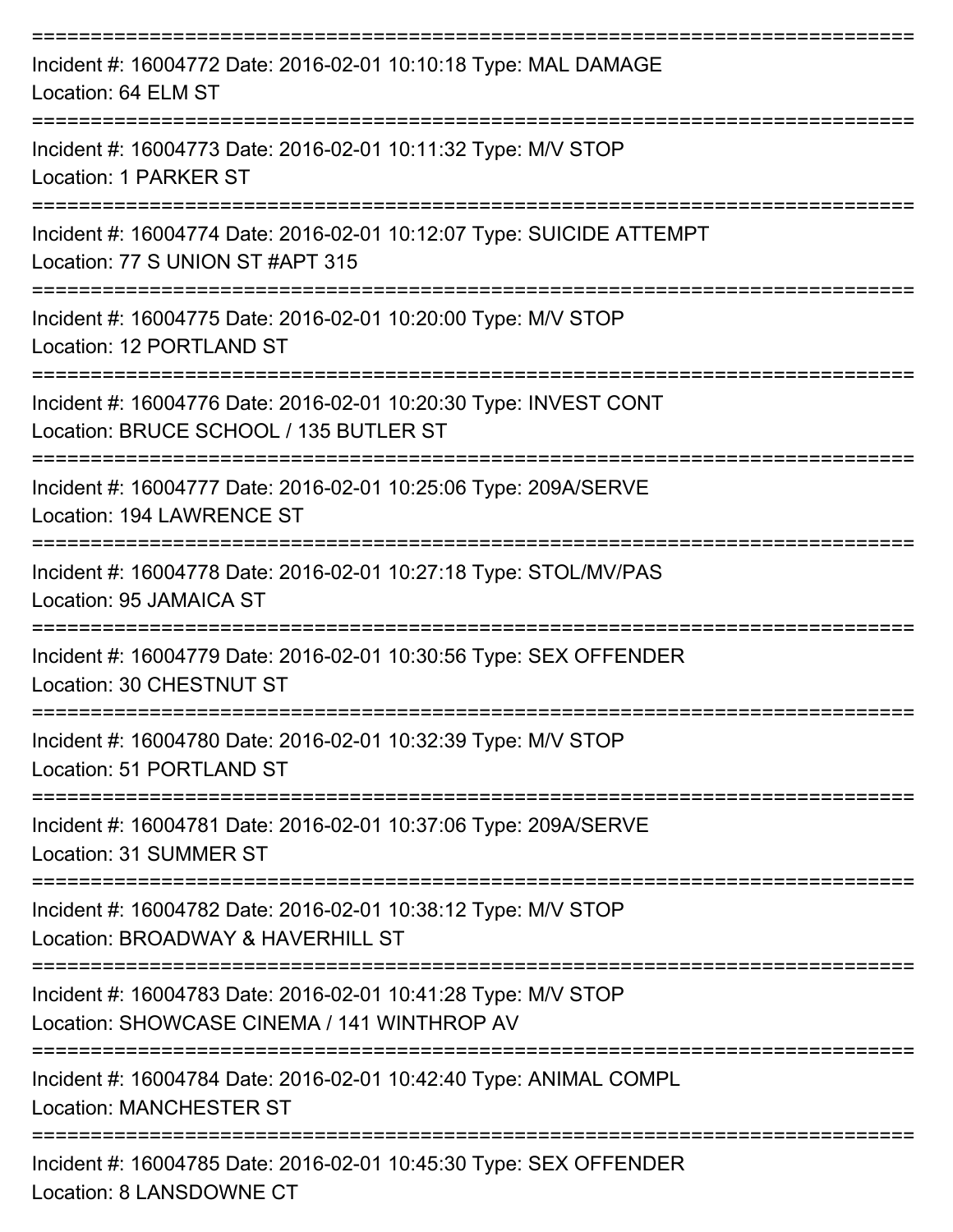| Incident #: 16004786 Date: 2016-02-01 10:50:16 Type: SEX OFFENDER<br>Location: 17 JORDAN ST                     |
|-----------------------------------------------------------------------------------------------------------------|
| Incident #: 16004787 Date: 2016-02-01 10:52:08 Type: 209A/SERVE<br>Location: 599 CANAL ST                       |
| Incident #: 16004788 Date: 2016-02-01 10:55:55 Type: M/V STOP<br>Location: 279 BROADWAY                         |
| Incident #: 16004789 Date: 2016-02-01 11:02:25 Type: SEX OFFENDER<br>Location: 114 ABBOTT ST                    |
| Incident #: 16004790 Date: 2016-02-01 11:06:39 Type: 209A/SERVE<br>Location: 37 HUDSON AV                       |
| Incident #: 16004791 Date: 2016-02-01 11:12:55 Type: B&E/PAST<br>Location: 166 MT VERNON ST                     |
| :===================<br>Incident #: 16004792 Date: 2016-02-01 11:22:12 Type: M/V STOP<br>Location: 255 ESSEX ST |
| Incident #: 16004793 Date: 2016-02-01 11:28:31 Type: LARCENY/PAST<br>Location: 71 N PARISH RD                   |
| Incident #: 16004794 Date: 2016-02-01 11:36:37 Type: M/V STOP<br>Location: 28 HAMPSHIRE ST                      |
| Incident #: 16004795 Date: 2016-02-01 11:36:58 Type: M/V STOP<br>Location: COMMON ST & FRANKLIN ST              |
| Incident #: 16004796 Date: 2016-02-01 11:37:58 Type: M/V STOP<br>Location: 813 ESSEX ST                         |
| Incident #: 16004797 Date: 2016-02-01 11:43:52 Type: MEDIC SUPPORT<br>Location: 77 S UNION ST #209              |
| Incident #: 16004798 Date: 2016-02-01 11:44:28 Type: M/V STOP<br>Location: 689 ESSEX ST                         |
| Incident #: 16004799 Date: 2016-02-01 11:49:53 Type: M/V STOP<br>Location: ESSEX ST & WARREN ST                 |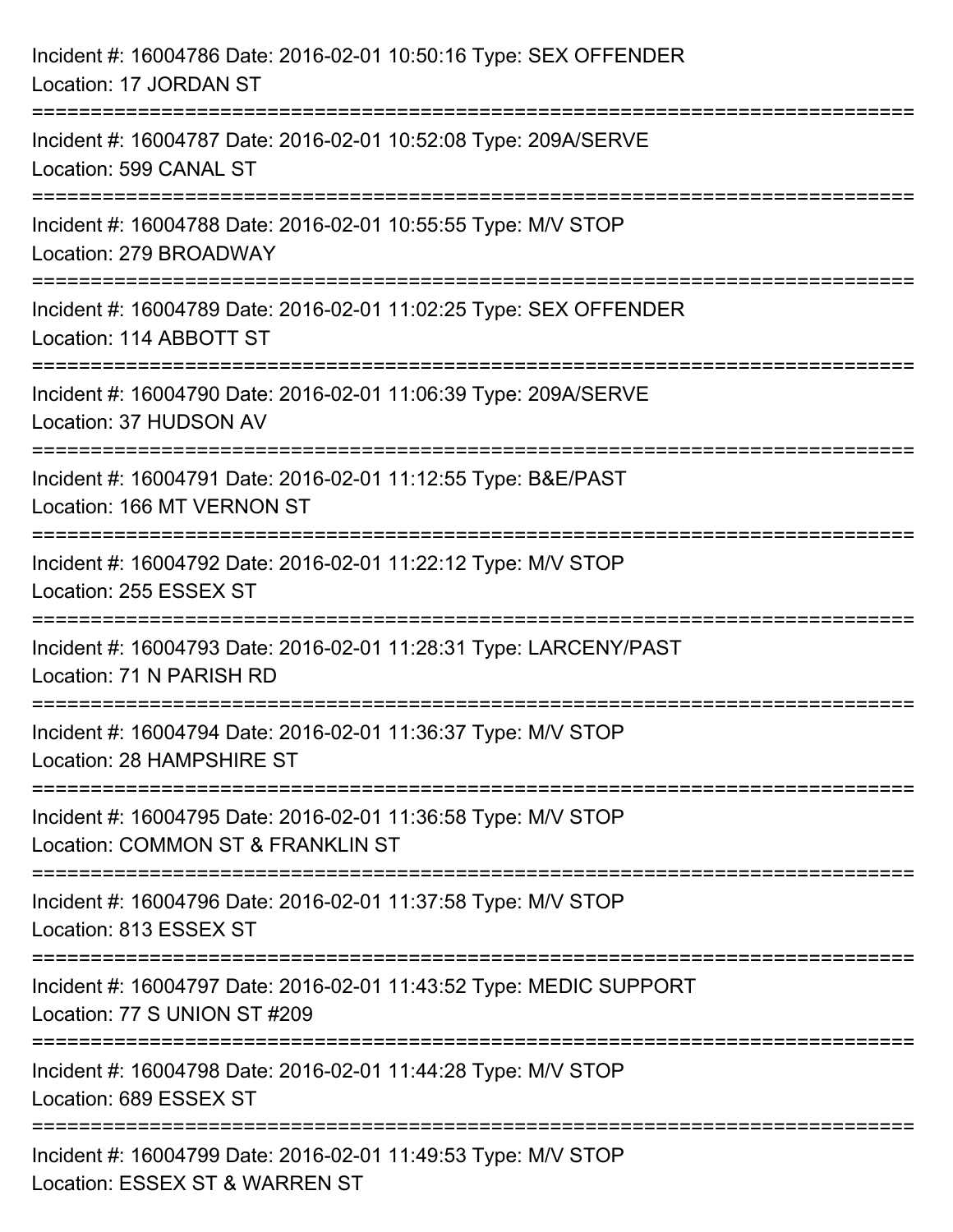| Incident #: 16004800 Date: 2016-02-01 11:56:36 Type: M/V STOP<br>Location: 114 AMES ST<br>================================= |
|-----------------------------------------------------------------------------------------------------------------------------|
| Incident #: 16004801 Date: 2016-02-01 11:58:44 Type: LOST PROPERTY<br>Location: 77 GROTON ST                                |
| Incident #: 16004802 Date: 2016-02-01 12:10:30 Type: TOW OF M/V<br>Location: 283ZS7 / 181 OLIVE AV                          |
| Incident #: 16004803 Date: 2016-02-01 12:12:51 Type: RECOV/STOL/MV<br>Location: 18 LEA ST                                   |
| Incident #: 16004804 Date: 2016-02-01 12:27:03 Type: M/V STOP<br>Location: HAVERHILL ST & WARWICK ST                        |
| Incident #: 16004805 Date: 2016-02-01 12:31:55 Type: M/V STOP<br>Location: LAWREENCE & LOWELL                               |
| Incident #: 16004806 Date: 2016-02-01 12:47:30 Type: TOW OF M/V<br>Location: 889SH1 / 60 SAUNDERS ST                        |
| Incident #: 16004807 Date: 2016-02-01 12:49:52 Type: GENERAL SERV<br><b>Location: 2 CANTON ST</b>                           |
| Incident #: 16004808 Date: 2016-02-01 12:53:01 Type: HIT & RUN M/V<br>Location: 258 SALEM ST                                |
| Incident #: 16004809 Date: 2016-02-01 12:57:24 Type: TOW OF M/V<br>Location: 3873970 / 14 BERKELEY ST                       |
| Incident #: 16004810 Date: 2016-02-01 13:05:40 Type: NOTIFICATION<br>Location: 11 HOBSON ST                                 |
| Incident #: 16004811 Date: 2016-02-01 13:06:48 Type: M/V STOP<br>Location: KING ST & KENDALL ST                             |
| Incident #: 16004812 Date: 2016-02-01 13:09:43 Type: FIGHT<br>Location: 61 ABBOTT ST                                        |
| Incident #: 16004813 Date: 2016-02-01 13:17:14 Type: M/V STOP<br>Location: 280 S UNION ST                                   |

===========================================================================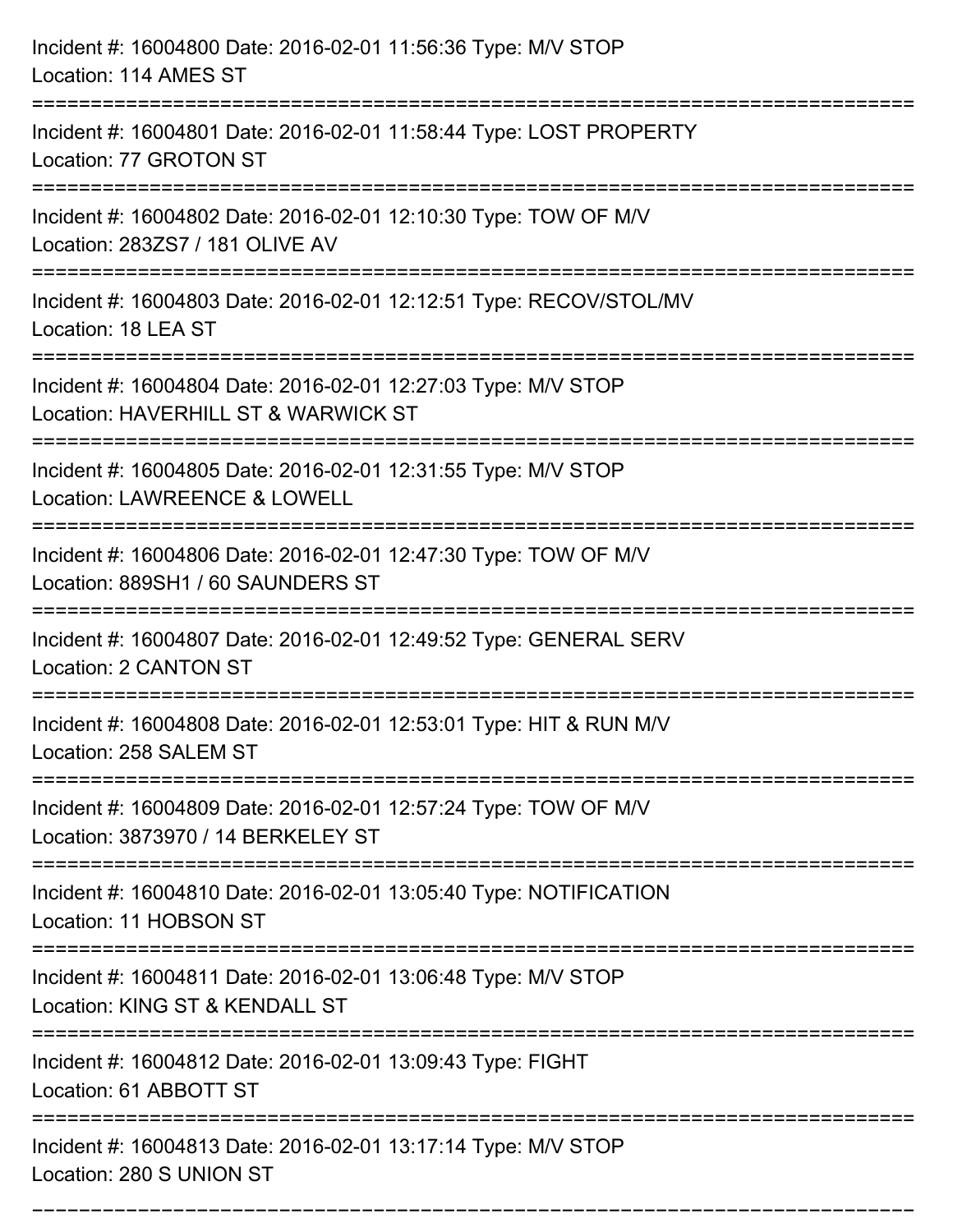| Incident #: 16004814 Date: 2016-02-01 13:33:13 Type: M/V STOP<br>Location: 280 S UNION ST<br>=================================         |
|----------------------------------------------------------------------------------------------------------------------------------------|
| Incident #: 16004815 Date: 2016-02-01 13:33:23 Type: 911 HANG UP<br>Location: 172 LAWRENCE ST #220A                                    |
| Incident #: 16004816 Date: 2016-02-01 13:46:59 Type: AUTO ACC/NO PI<br>Location: 75 MANCHESTER ST<br>:================================ |
| Incident #: 16004817 Date: 2016-02-01 13:52:34 Type: M/V STOP<br>Location: 90 LOWELL ST                                                |
| Incident #: 16004818 Date: 2016-02-01 14:07:11 Type: TOW OF M/V<br>Location: P45922 / 160 GARDEN ST                                    |
| Incident #: 16004819 Date: 2016-02-01 14:09:49 Type: SUS PERS/MV<br>Location: 133 LEXINGTON ST                                         |
| Incident #: 16004820 Date: 2016-02-01 14:14:57 Type: AUTO ACC/NO PI<br>Location: BARKER RD & CEMETERY                                  |
| Incident #: 16004821 Date: 2016-02-01 14:19:45 Type: TOW OF M/V<br>Location: 891SG1 / 17 GARDEN ST                                     |
| Incident #: 16004822 Date: 2016-02-01 14:25:08 Type: M/V STOP<br>Location: 25 EUTAW ST                                                 |
| Incident #: 16004823 Date: 2016-02-01 14:33:56 Type: LIC PLATE STO<br>Location: 223 WALNUT ST                                          |
| Incident #: 16004824 Date: 2016-02-01 14:34:50 Type: DRUG VIO<br>Location: LOWELL ST & MILTON ST                                       |
| Incident #: 16004825 Date: 2016-02-01 14:47:23 Type: GENERAL SERV<br>Location: 36 SHORT ST                                             |
| Incident #: 16004826 Date: 2016-02-01 14:50:00 Type: ALARM/HOLD<br>Location: 775 ESSEX ST                                              |
| Incident #: 16004827 Date: 2016-02-01 14:53:19 Type: M/V STOP<br>Location: WALGREENS / 135 BROADWAY                                    |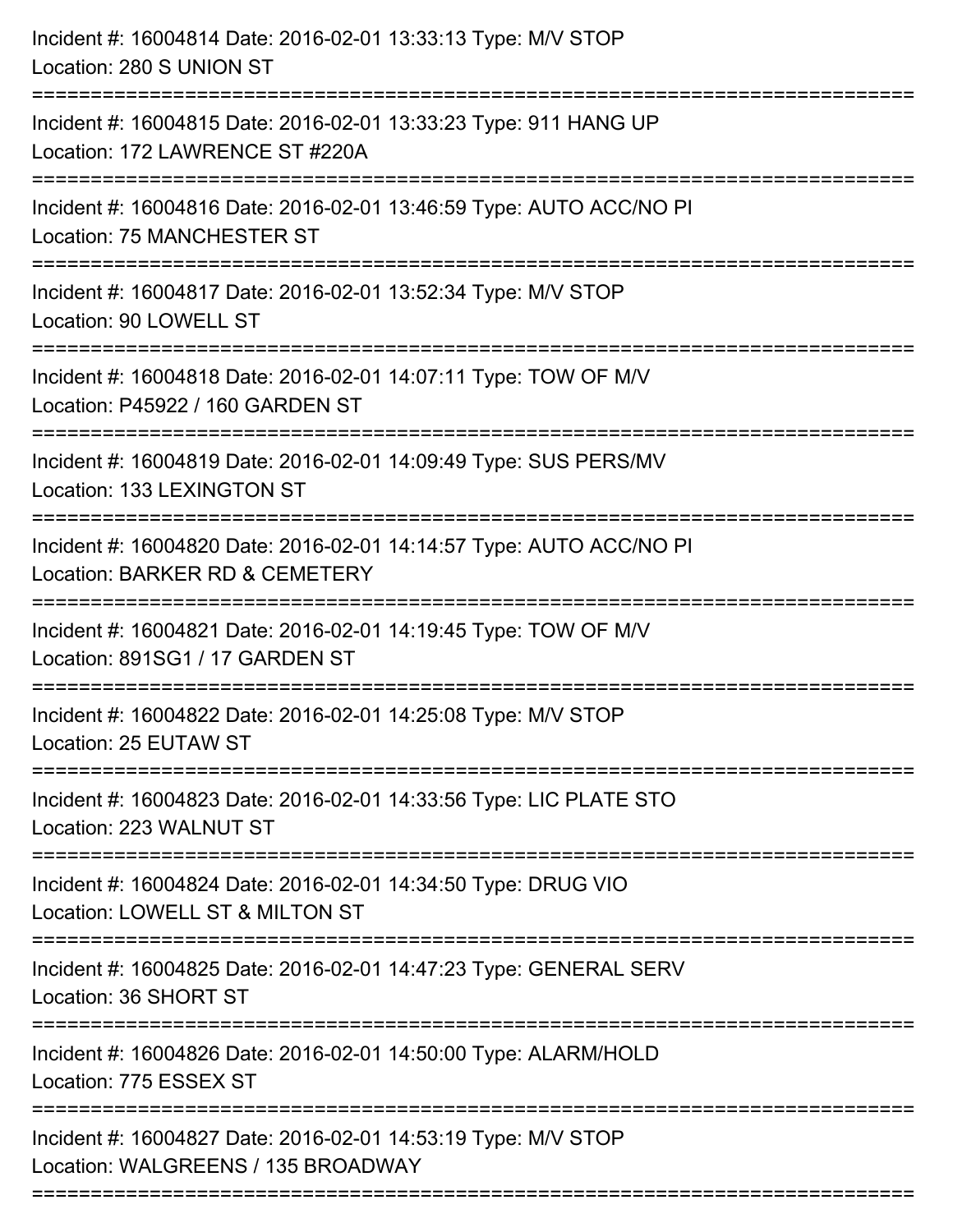Location: CANAL ST & HAMPSHIRE ST =========================================================================== Incident #: 16004829 Date: 2016-02-01 15:04:52 Type: TOW OF M/V Location: JOSEPHINE AV & WILLIAM ST =========================================================================== Incident #: 16004830 Date: 2016-02-01 15:05:14 Type: M/V STOP Location: DORCHESTER ST & S UNION ST =========================================================================== Incident #: 16004831 Date: 2016-02-01 15:12:16 Type: M/V STOP Location: 209 HIGH ST =========================================================================== Incident #: 16004832 Date: 2016-02-01 15:32:23 Type: MISSING PERS Location: 383 HAVERHILL ST =========================================================================== Incident #: 16004833 Date: 2016-02-01 15:35:34 Type: MEDIC SUPPORT Location: 87 SUMMER ST =========================================================================== Incident #: 16004834 Date: 2016-02-01 15:44:21 Type: TOW OF M/V Location: 766VB1 / 11 BERKELEY ST =========================================================================== Incident #: 16004835 Date: 2016-02-01 15:48:11 Type: MV/BLOCKING Location: 340 HAVERHILL ST =========================================================================== Incident #: 16004836 Date: 2016-02-01 15:51:09 Type: SUS PERS/MV Location: COMMON ST & FRANKLIN ST =========================================================================== Incident #: 16004837 Date: 2016-02-01 15:52:15 Type: GENERAL SERV Location: 71 N PARISH RD =========================================================================== Incident #: 16004838 Date: 2016-02-01 15:54:32 Type: ALARM/BURG Location: 35 CHICKERING ST =========================================================================== Incident #: 16004839 Date: 2016-02-01 15:58:03 Type: WARRANT SERVE Location: 582 HAVERHILL ST #RIGHT DOOR =========================================================================== Incident #: 16004840 Date: 2016-02-01 16:11:09 Type: UNWANTEDGUEST Location: 610 ANDOVER ST =========================================================================== Incident #: 16004841 Date: 2016-02-01 16:13:51 Type: SUS PERS/MV Location: 5 EUTAW ST ===========================================================================

Incident #: 16004842 Date: 2016 02 01 16:16:11 Type: MAN DOWN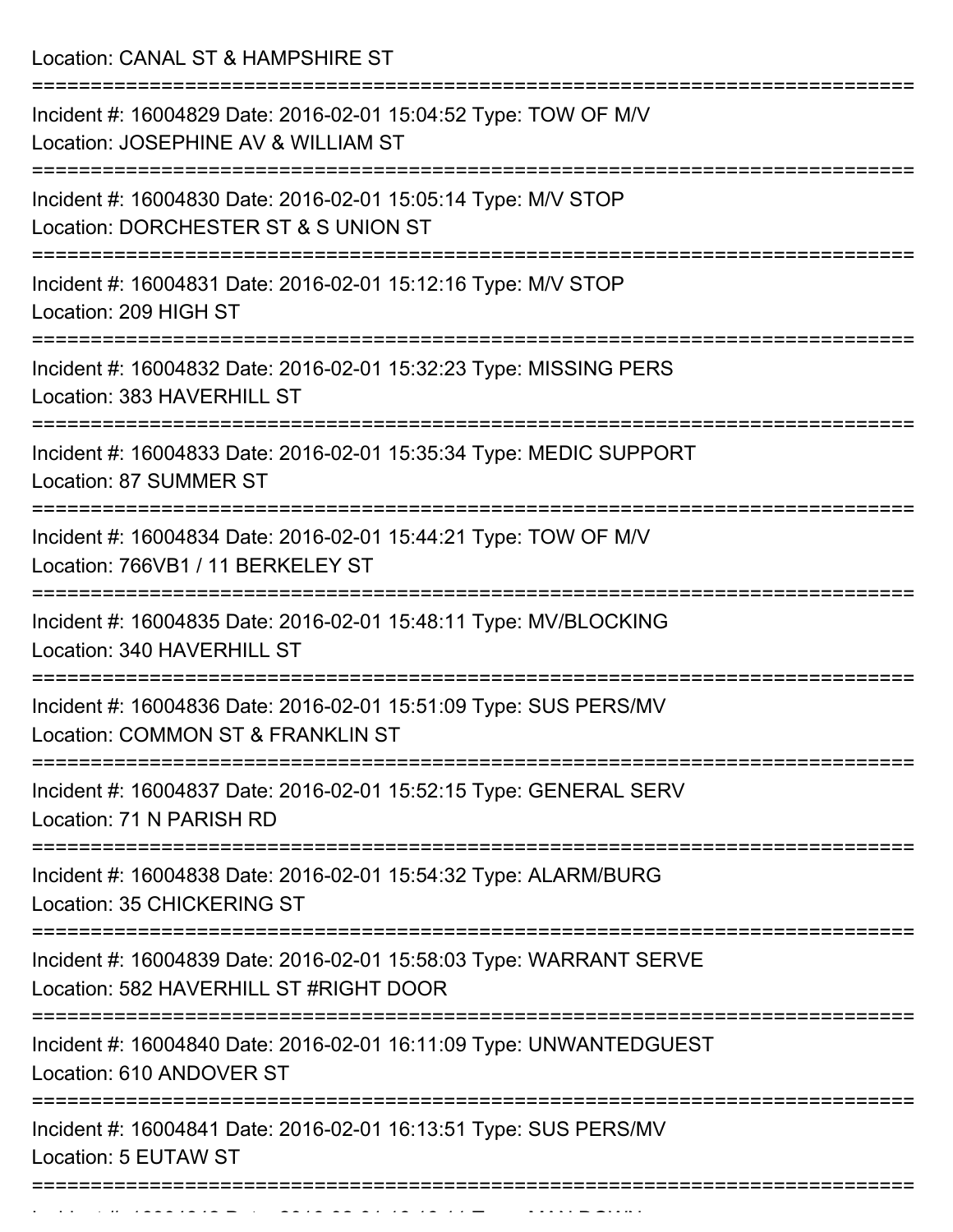Location: 10 DIAMOND ST FL 2 =========================================================================== Incident #: 16004843 Date: 2016-02-01 16:27:15 Type: HIT & RUN M/V Location: 81 AMES ST =========================================================================== Incident #: 16004844 Date: 2016-02-01 16:45:48 Type: TOW OF M/V Location: 672RX1 / 30 WINTER ST =========================================================================== Incident #: 16004846 Date: 2016-02-01 16:47:00 Type: HIT & RUN M/V Location: 64 MAY ST =========================================================================== Incident #: 16004845 Date: 2016-02-01 16:48:41 Type: TOW OF M/V Location: 654ZG1 / 107 OXFORD ST =========================================================================== Incident #: 16004847 Date: 2016-02-01 16:53:17 Type: TOW/REC/STOL Location: 130 OXFORD ST =========================================================================== Incident #: 16004848 Date: 2016-02-01 17:02:44 Type: DRUG OVERDOSE Location: 260 JACKSON ST =========================================================================== Incident #: 16004849 Date: 2016-02-01 17:09:08 Type: DRUG VIO Location: 250 FARNHAM ST FL 3 =========================================================================== Incident #: 16004850 Date: 2016-02-01 17:15:18 Type: LOST PROPERTY Location: 302 SALEM ST =========================================================================== Incident #: 16004851 Date: 2016-02-01 17:29:02 Type: M/V STOP Location: FRANKLIN ST & LOWELL ST =========================================================================== Incident #: 16004852 Date: 2016-02-01 17:31:25 Type: WOMAN DOWN Location: 383 HAVERHILL ST =========================================================================== Incident #: 16004853 Date: 2016-02-01 17:34:29 Type: M/V STOP Location: 20 WOODLAND ST =========================================================================== Incident #: 16004854 Date: 2016-02-01 17:41:12 Type: MV/BLOCKING Location: 130 F HAVERHILL ST =========================================================================== Incident #: 16004855 Date: 2016-02-01 17:44:47 Type: M/V STOP Location: COMMON ST & FRANKLIN ST =============================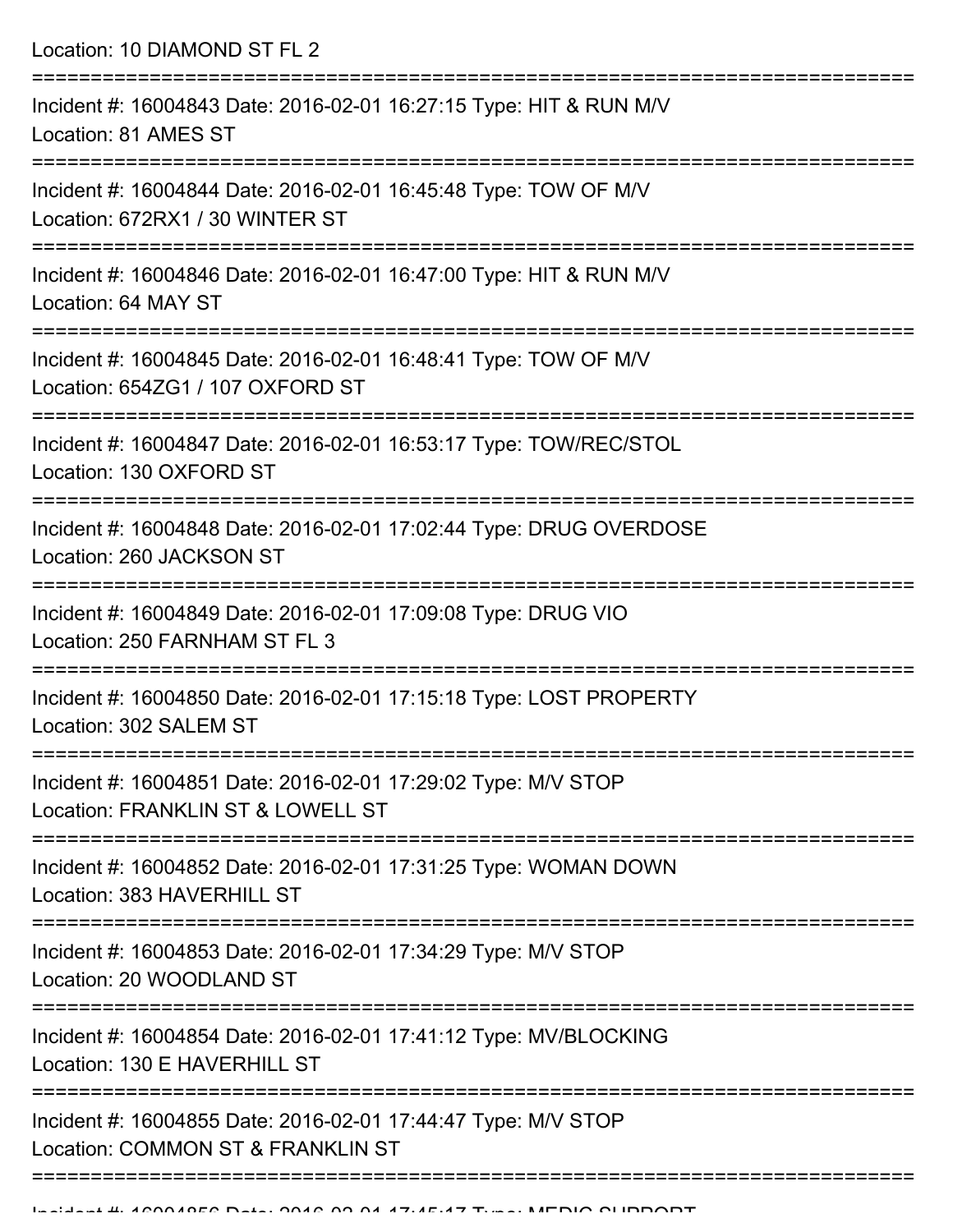| Location: 681 ESSEX ST #3 FL 3                                                                                                   |
|----------------------------------------------------------------------------------------------------------------------------------|
| Incident #: 16004857 Date: 2016-02-01 17:46:22 Type: CK WELL BEING<br>Location: 198 PHILLIPS FL 1                                |
| Incident #: 16004858 Date: 2016-02-01 17:49:17 Type: HIT & RUN M/V<br>Location: ARLINGTON ST & TENNEY ST                         |
| Incident #: 16004859 Date: 2016-02-01 18:00:42 Type: A&B PROG<br>Location: YMCA / 40 LAWRENCE ST #425 FL 4                       |
| Incident #: 16004860 Date: 2016-02-01 18:05:08 Type: ALARM/BURG<br>Location: AQUA LOUNGUE / 151 ESSEX ST                         |
| Incident #: 16004861 Date: 2016-02-01 18:20:46 Type: M/V STOP<br>Location: BROADWAY & CROSS ST                                   |
| Incident #: 16004862 Date: 2016-02-01 18:21:50 Type: GENERAL SERV<br>Location: 388 LOWELL ST                                     |
| Incident #: 16004863 Date: 2016-02-01 18:24:32 Type: NEIGHBOR PROB<br>Location: 44 THORNDIKE ST FL 1                             |
| Incident #: 16004864 Date: 2016-02-01 18:36:50 Type: ALARM/BURG<br>Location: 150 GARDEN ST<br>==========================         |
| Incident #: 16004865 Date: 2016-02-01 18:37:43 Type: M/V STOP<br>Location: FRONT ST & S BROADWAY                                 |
| Incident #: 16004866 Date: 2016-02-01 18:44:31 Type: SHOPLIFTING<br>Location: CVS PHARMACY / 266 BROADWAY<br>=================== |
| Incident #: 16004867 Date: 2016-02-01 18:48:14 Type: SUICIDE ATTEMPT<br>Location: 50 1/2 COMMON ST #3                            |
| Incident #: 16004869 Date: 2016-02-01 18:49:50 Type: ALARM/BURG<br>Location: UNITED CONGREGATIONAL CHURCH / 290 WATER ST         |
| Incident #: 16004868 Date: 2016-02-01 18:49:56 Type: M/V STOP<br>Location: 73 WINTHROP AV                                        |
|                                                                                                                                  |

Incident #: 16004870 Date: 2016-02-01 18:57:03 Type: DISABLED MV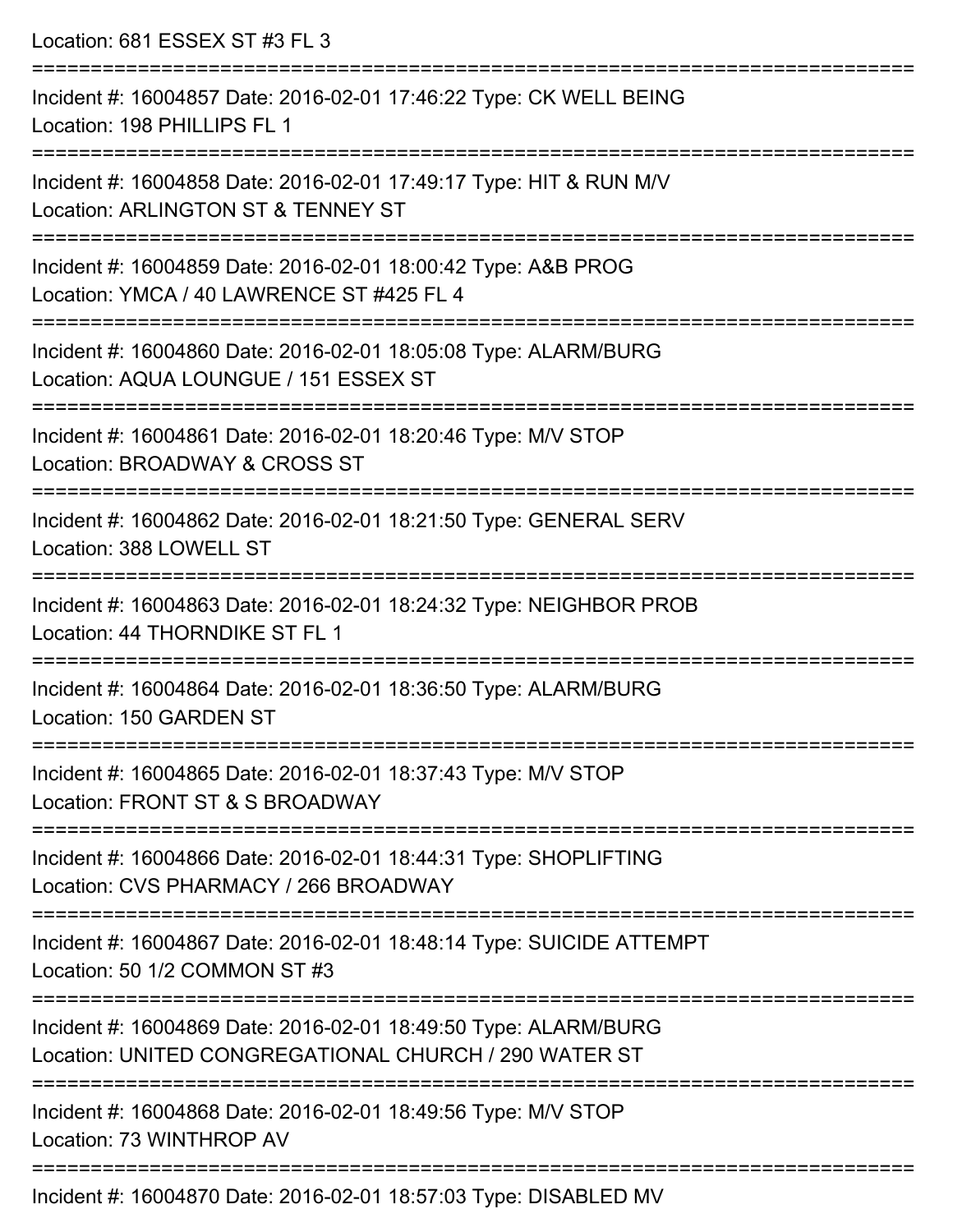| Incident #: 16004871 Date: 2016-02-01 18:58:20 Type: M/V STOP<br>Location: BROADWAY & LOWELL ST                     |
|---------------------------------------------------------------------------------------------------------------------|
| Incident #: 16004872 Date: 2016-02-01 18:59:30 Type: M/V STOP<br>Location: BROADWAY & LOWELL ST                     |
| Incident #: 16004873 Date: 2016-02-01 19:01:06 Type: M/V STOP<br>Location: BROADWAY & LOWELL ST                     |
| Incident #: 16004874 Date: 2016-02-01 19:02:28 Type: M/V STOP<br>Location: BROADWAY & LOWELL ST                     |
| Incident #: 16004875 Date: 2016-02-01 19:03:50 Type: M/V STOP<br>Location: BROADWAY & LOWELL ST                     |
| Incident #: 16004876 Date: 2016-02-01 19:05:04 Type: M/V STOP<br>Location: 700 ESSEX ST                             |
| Incident #: 16004877 Date: 2016-02-01 19:14:03 Type: M/V STOP<br>Location: 200 COMMON ST                            |
| =======<br>Incident #: 16004878 Date: 2016-02-01 19:16:38 Type: DISORDERLY<br>Location: SAFE HAVEN / 87 SUMMER ST   |
| Incident #: 16004879 Date: 2016-02-01 19:19:18 Type: MEDIC SUPPORT<br>Location: EASTERN PACKAGING / 132 BRADFORD ST |
| Incident #: 16004880 Date: 2016-02-01 19:22:15 Type: M/V STOP<br>Location: HAVERHILL ST & LAWRENCE ST               |
| Incident #: 16004881 Date: 2016-02-01 19:29:56 Type: M/V STOP<br>Location: COMMON ST & LAWRENCE ST                  |
| Incident #: 16004882 Date: 2016-02-01 19:39:38 Type: INVESTIGATION<br>Location: 582 HAVERHILL ST                    |
| Incident #: 16004883 Date: 2016-02-01 19:45:13 Type: DISTURBANCE<br>Location: 141 S UNION ST                        |
| Incident #: 16004884 Date: 2016-02-01 20:04:32 Type: MEDIC SUPPORT                                                  |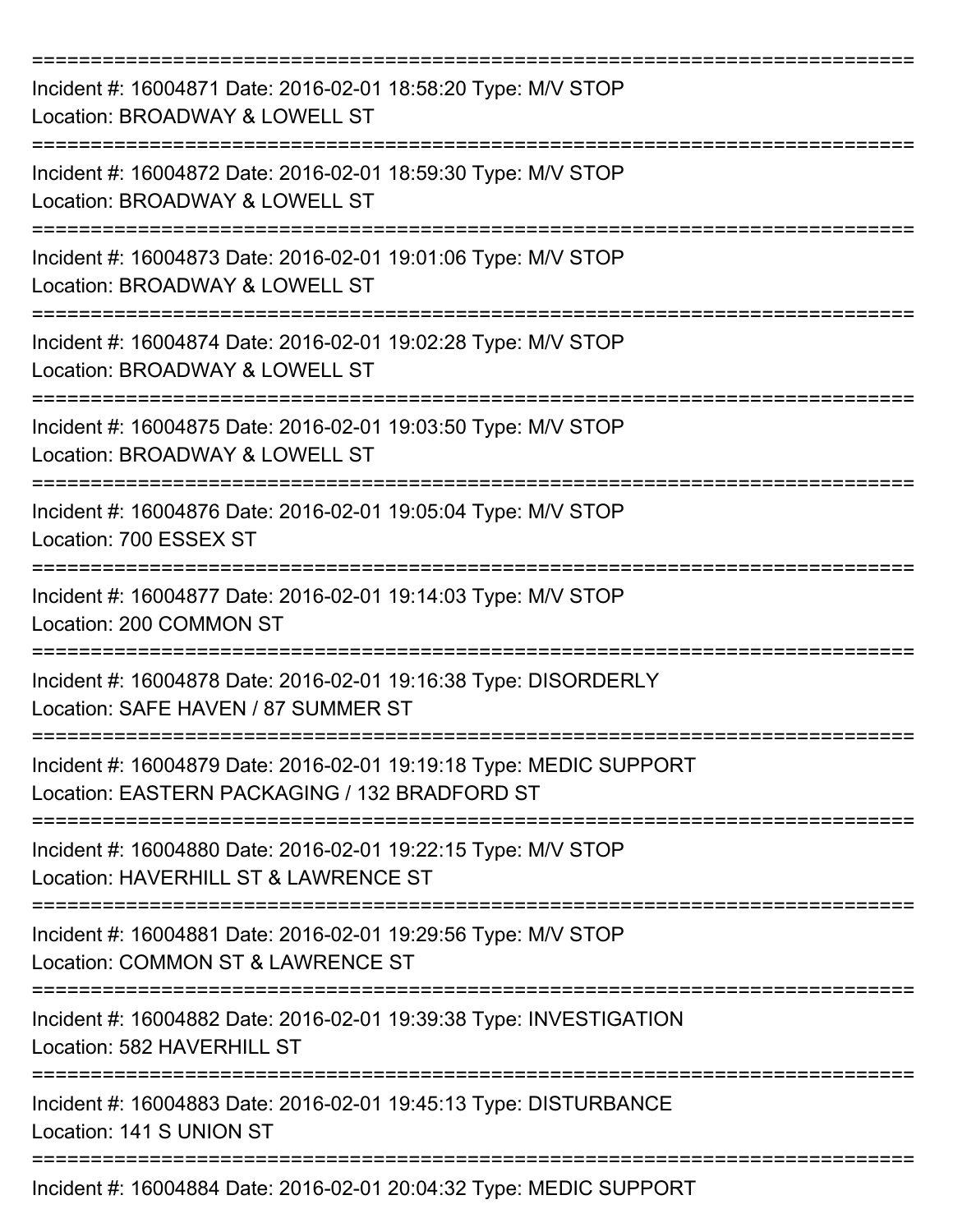| Incident #: 16004885 Date: 2016-02-01 20:16:58 Type: CK WELL BEING<br>Location: 77 S UNION ST #209 FL 2                |
|------------------------------------------------------------------------------------------------------------------------|
| Incident #: 16004886 Date: 2016-02-01 20:31:35 Type: DISTURBANCE<br>Location: 141 AMESBURY ST #308                     |
| Incident #: 16004887 Date: 2016-02-01 20:44:04 Type: MEDIC SUPPORT<br>Location: 20 DAISY ST #201                       |
| Incident #: 16004888 Date: 2016-02-01 20:53:00 Type: AUTO ACC/NO PI<br>Location: 264 HIGH ST                           |
| Incident #: 16004889 Date: 2016-02-01 21:25:42 Type: SUS PERS/MV<br>Location: PARK ST & WELLS ST                       |
| Incident #: 16004890 Date: 2016-02-01 21:35:36 Type: M/V STOP<br>Location: MARKET ST & PARKER ST                       |
| Incident #: 16004891 Date: 2016-02-01 21:44:30 Type: SUS PERS/MV<br>Location: CANAL ST & UNION ST                      |
| Incident #: 16004892 Date: 2016-02-01 22:30:09 Type: FIGHT<br>Location: 141 S UNION ST                                 |
| Incident #: 16004893 Date: 2016-02-01 22:31:52 Type: ALARM/BURG<br>Location: HAPPY TIME LAUNDRY MAT / 191 PARKER ST    |
| Incident #: 16004894 Date: 2016-02-01 22:39:42 Type: DISTURBANCE<br>Location: LAWRENCE GENERAL HOSPITAL / 1 GENERAL ST |
| Incident #: 16004895 Date: 2016-02-01 23:03:59 Type: TOW/REPOSSED<br>Location: 3 RESERVOIR DR #2 FL 2                  |
| Incident #: 16004896 Date: 2016-02-01 23:05:48 Type: DISTURBANCE<br>Location: 169 HAVERHILL ST #9 FL 3                 |
| Incident #: 16004897 Date: 2016-02-01 23:18:21 Type: DISORDERLY<br>Location: 120 BOWDOIN ST                            |
| Incident #: 16004898 Date: 2016-02-01 23:26:08 Type: M/V STOP                                                          |